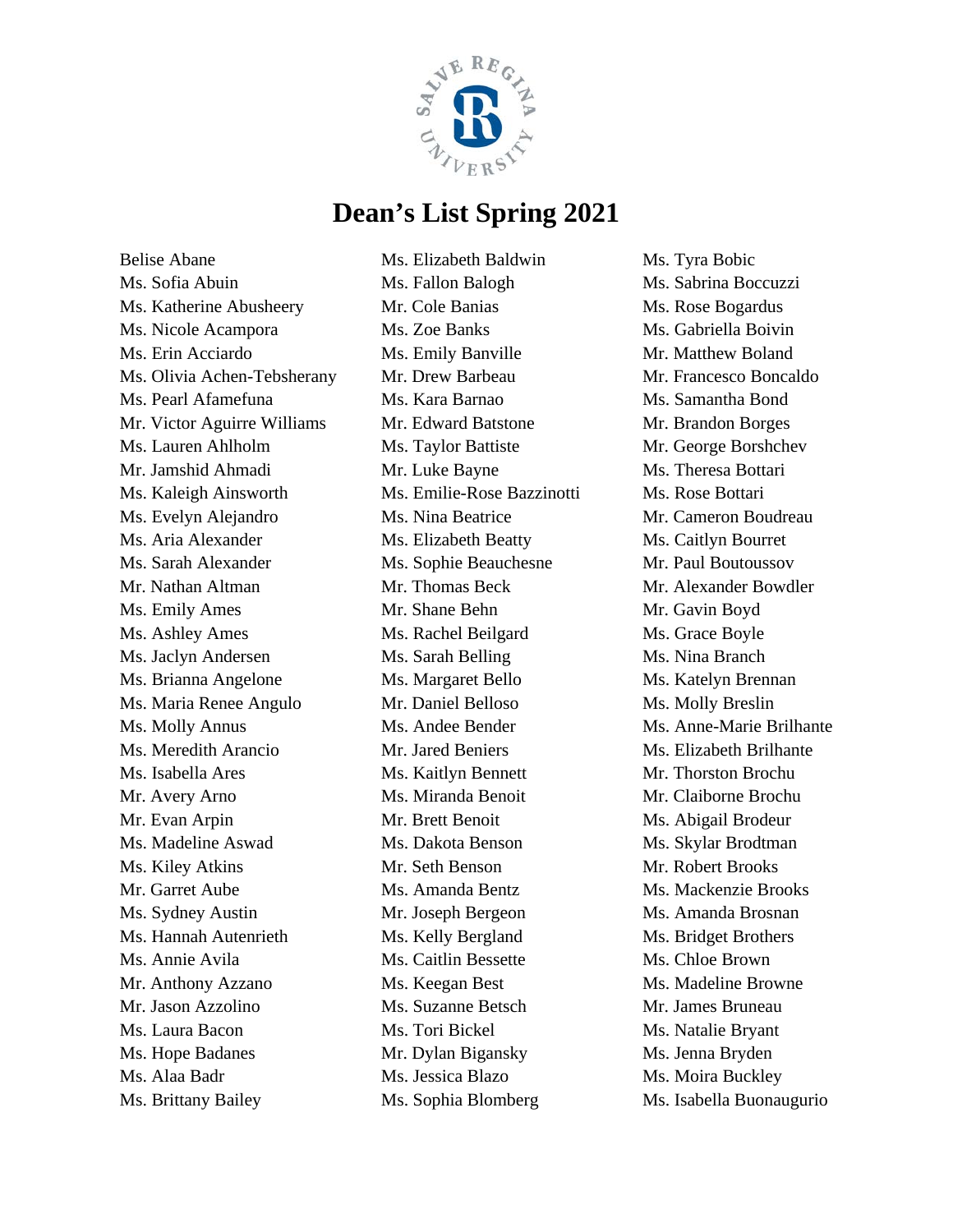

Ms. Abigail Burchard Ms. Julie Burgjohann Mr. Jay Burstein Ms. Megan Busby Ms. Emily Cabral Ms. Chloe Calkins Ms. Kiely Callahan Ms. Kaylee Camilloni Ms. Shea Campanella Ms. Ashley Cannata Ms. Christina Cannilla Mr. Tyler Cannoe Ms. Cassandra Cannon Mr. Colin Cannon Mr. Hongyun Cao Mr. Samuel Capodice Ms. Rebecca Capozzi Ms. Gabriella Caputo Mr. Dylan Carabia Ms. Donatella Carazo Mr. Ryan Carlo Ms. Jacquelin Carrascoza Ms. Jillian Carrero Mr. Ryan Carrigan Ms. Kaitlin Carson Ms. Sarah Cartelli Ms. Caleigh Caruolo Ms. Isabella Casamassima Ms. Lauren Casey Ms. Samantha Cassanelli Ms. Katherine Cassetta Ms. Lindsey Catanzaro Ms. Claire Cavanagh Ms. Jessica Cavanaugh Ms. Hannah Cedrone Ms. Taylor Cefalo Ms. Claudia Celia

Ms. Celia Celona Ms. Drew Ceppetelli Ms. Chloe Chatigny Ms. Carly Chervenak Ms. Erika Chevannes Ms. Wiss Chiappetta Ms. Alyssa Choquette Ms. Jenna Christ Ms. Samantha Christian Ms. Sarah Christiana Mr. Maxwell Churchill Mr. Brayden Clark Ms. Jemma Clarke Ms. Paulina Clemente Ms. Anna Cloherty Ms. Rachel Cohan Ms. Isabelle Cole Ms. Darci Coleman Ms. Donna Collette Mr. Cameron Collins Mr. Brendan Conaty Ms. Kayla Conklin Mr. Shawn Conroy Ms. Maritza Conte Ms. Rebecca Conti Ms. Michaela Conway Ms. Michaela Conway Ms. HaleyAnn Cooley Mr. Liam Cooney Ms. Margaret Corbutt Ms. Alexandra Corcoran Ms. Meaghan Corkery Ms. Madison Corn Ms. Brielle Correia Mr. Lawrence Corrente Mr. George Corrigan Mr. Benjamin Cortes

Ms. Sarah Cote Ms. Emma Cote Ms. Tierni Cote Ms. Hana Couture Ms. Madelyn Cox Mr. Brendan Coyle Jr. Ms. Gillian Cozzolino Mr. Matthew Crean Ms. Bridget Crevier Ms. Gianna Crispino Mr. Joseph Croce Ms. Caroline Crocker Ms. Callie Crowston-Hickey Ms. Karla Cruz Mr. Thomas Cullen Ms. Helen Cullinan Mr. Connor Cunningham Ms. Alyssa Cuomo-Perriello Ms. Cassidy Curry Ms. Nicole Cyr Ms. Samantha D'Agostino Ms. Nakyah Dagraca Ms. Faith Daigle Ms. Ashley Daigneault Ms. Alannah Daly Ms. Amara D'Antuono Mr. James Davies Mr. Ethan Davis Ms. Madeline Davis Ms. Moniliza Davit Ms. Shaina Dawes Ms. Ashleigh Deamicis Ms. Kimberly Deer Ms. Devyn Defalco Ms. Olivia Delancy Ms. Emma Dello Iacono Ms. Isabella Demelo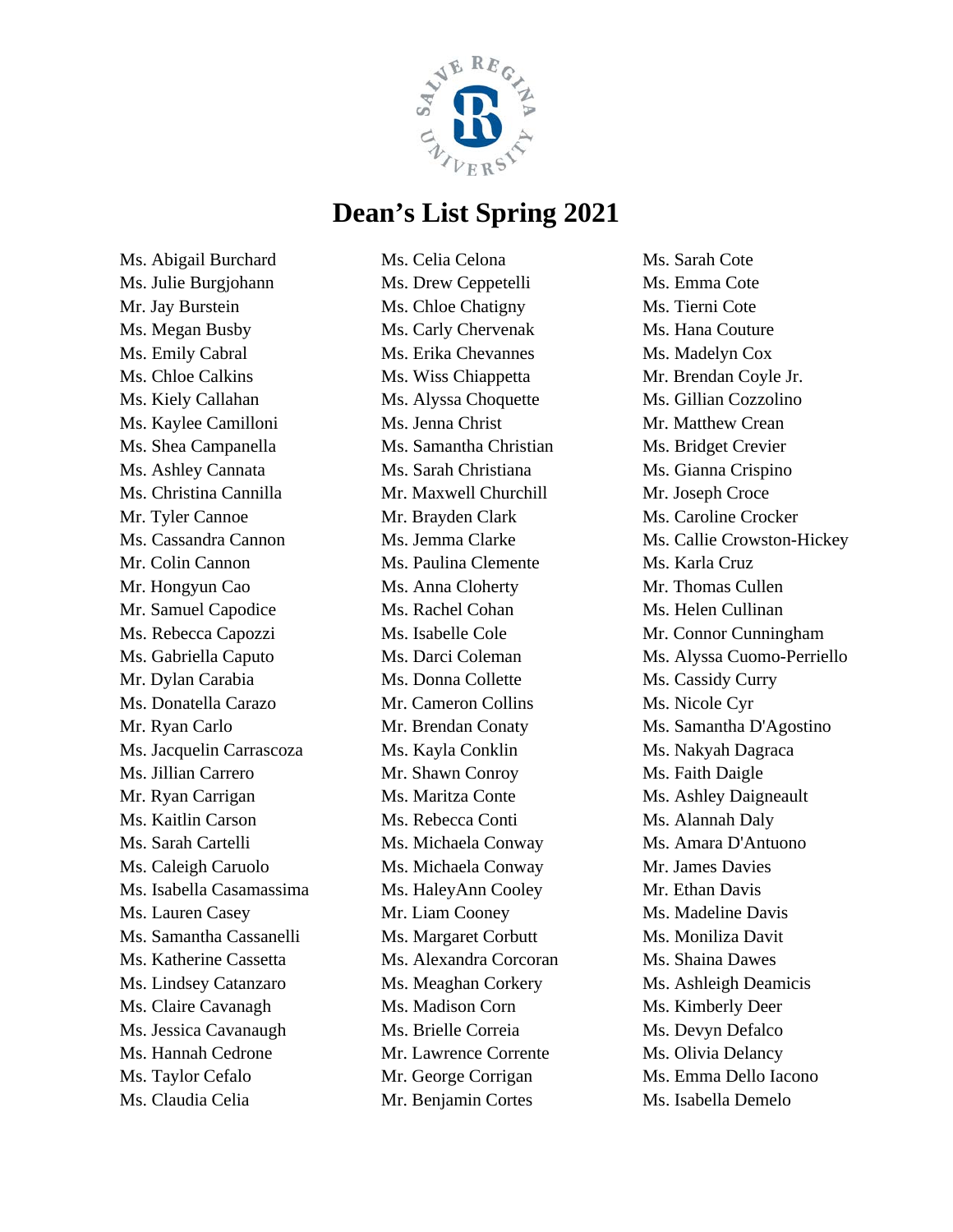

Mr. Mickey Deming Mr. Timothy De Petris Jr. Mr. Deven Deppert Ms. Annalise Derusso Ms. Isabella DeSantis Ms. Britney Detuzzi Mr. Maximilian Devito Ms. Samantha Devlin McLoughlin Ms. Kyra Dezjot Mr. Griffin Diantonio Ms. Samantha Dick Ms. Isabella Difusco Ms. Victoria Diloreto Ms. Isabella Dilullo Ms. Brenna Dimella Mr. Daniel DiMeo Mr. Joseph Direinzo III Ms. Bethany Disanno Ms. Taylor Disanno Ms. Lauren DiSanto Ms. Leanna Disapia Ms. McKenzie Dodd Ms. Kaitlyn Doherty Ms. Michaela Dolan Ms. Caitlin Dolan Ms. Catherine Dolan Ms. Jillian Dolce Ms. Loren Donahue Ms. Bianca D'Onofrio Ms. Margaret Donovan Ms. Rebecca Dopp Mr. Owen Doremus Ms. Maren Dougherty Mr. Juwaan Douglas-Jenkins Ms. Sofia Doukakis Ms. Anna Downes

Ms. Allison Driscoll Ms. Skyler Drost Ms. Morgan Dubay Ms. Hailey Dubbioso Mr. Jacob Dubois Ms. Abigail Dubuc Ms. Kaitlyn Duggan Ms. Jennifer Duque Ms. Caroline Duseau Ms. Ashley Dwyer Ms. Anna Dwyer Ms. Kimberly Earlywine Ms. Brianna Easton Ms. Delia Eisenman Mr. Matthew Elderkin Mr. Evan Elichalt Ms. Megan Ellsworth Ms. Madison Emmons Ms. Sarah Engel Mr. Cameron Erasmi Mr. Corey Erban Ms. Bridget Esposito Ms. Mary Evans Ms. Jocelyn Ewer Ms. Micaela Farnum Ms. Casey Farrell Ms. Grace Farrow Ms. Alexis Faulkner Ms. Karlee Feinen Ms. Elise Ferguson Mr. Justin Fernandes Mr. Nicholas Ferrari Ms. Beatriz Ferreira Ms. Kaelyn Fidrocki Mr. Alexander Fingado Ms. Catherine Fiocco Ms. Meghan Fischofer

Ms. Olivia Fisher Ms. Irinel Fishlock Ms. Brianna Fitzpatrick Ms. Mae Flax Ms. Madison Fluke Ms. Lauren Flynn Ms. Grace Flynn Ms. Amanda Folan Ms. Rachel Foley Ms. Olivia Foley Ms. Olivia Forbes Mr. Henry Ford Ms. Miranda Forman Ms. Lauren Foster Ms. Serena Fox Ms. Kaitlyn Fox Ms. Abigail Frazier Ms. Emily Frazier Ms. Jenna French Ms. Michelle Frias Ms. Julia Fuchs Ms. Farrah Gabrian Ms. Jillian Gaffga Ms. Alana Gagliardi Ms. Annalese Gagliardi Mr. Alexander Gajic Ms. Miranda Gallagher Ms. Carina Gallagher Mr. Daniel Gallagher III Ms. Madeline Gallinoto Ms. Alejandra Garcia Silva Ms. Olivia Garvin Mr. Matthew Gasuik Ms. Jerelyn Mae Gatchalian Mr. Ryan Gaumond Mr. Mason Gawlak Mr. Jacob Geary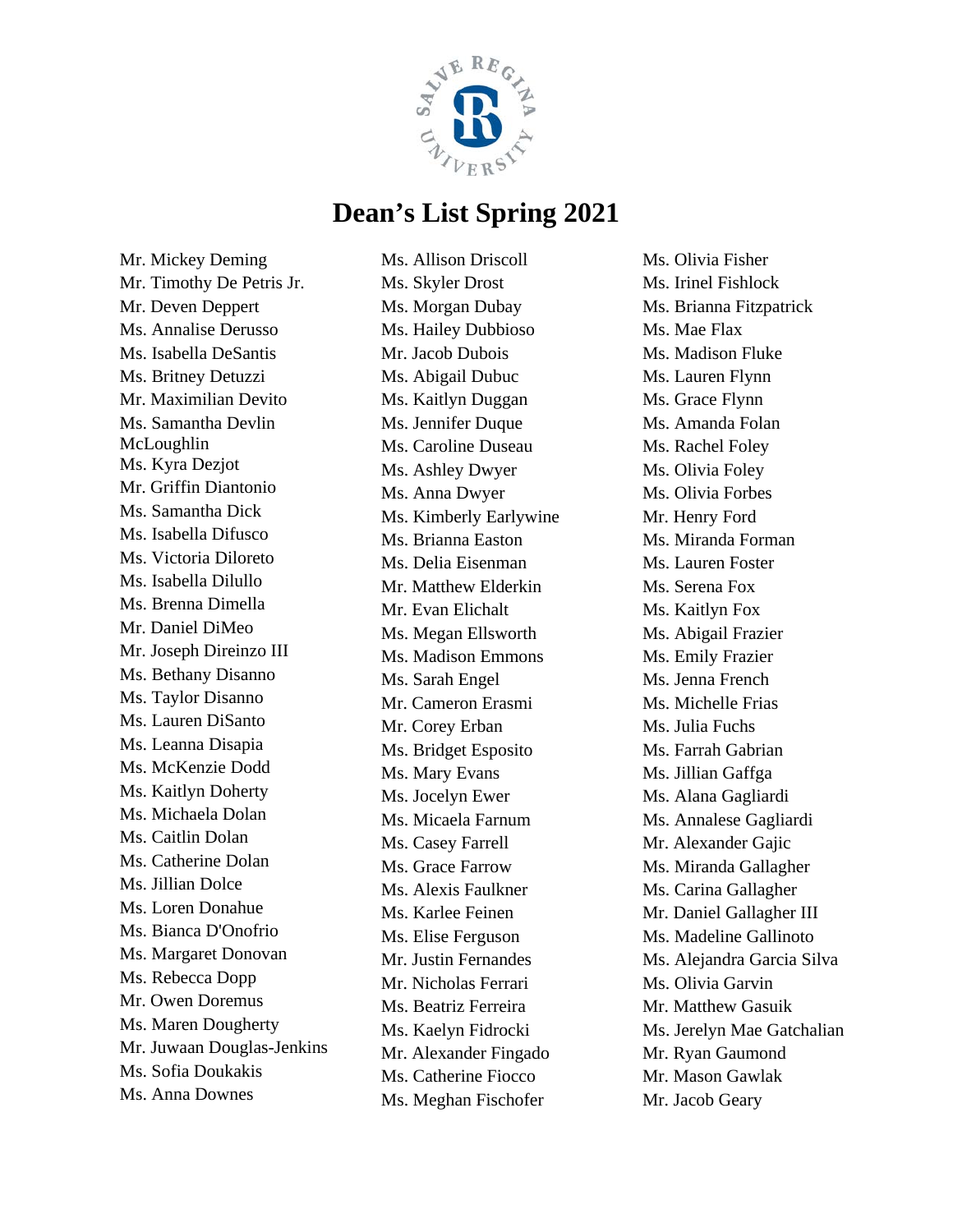

Ms. Madeline Gellatly Ms. Allison Gencarelli Ms. Maria Germano Ms. Samantha Getsie Ms. Jaclyn Giacona Ms. Emily Gibson Ms. Chloe Gillerlane Mr. Michael Gillis Ms. Grace Gilmore Ms. Stephanie Giuliani Ms. Katherine Givens Ms. Kaitlyn Gleason Mr. Maximillian Gliosco Ms. Emily Good Ms. Alaina Goodwin Ms. Emma Gotthelf Ms. Julia Govoni Ms. Elizabeth Granfield Ms. Emily Grant Mr. Gilberto Grave Ms. Amanda Graves Mr. Daniel Graziano Ms. Amanda Greco Ms. Jesse Greene Ms. Jane Greenip Ms. Shay Greenman Ms. Hannah Grey Mr. Brandon Grover Ms. Amanda Grundy Ms. Caitlyn Guerrera Ms. Alana Guglielmo Mr. Owen Guilbeault Ms. Mackenna Hadawi Ms. Vivien Haley Ms. Sarah Hall Ms. Abigail Halnon Ms. Samar Hamidi

Mr. Devin Hamilton Ms. Emily Hanley Mr. William Hanna Ms. Hannah Harlow Ms. Erin Harnisch Ms. Jenna Harrington Ms. Madison Harris Ms. Alexis Harris Ms. Nyja Hart Mr. Andrew Hassler Ms. Rebecca Hasting Ms. Shuri Hatake Ms. Hannah Hauptman Mr. Thomas Hayes Mr. Ryan Heeter Ms. Juliana Held Ms. Megan Henaghan Mr. Mason Hennessey Ms. Sydney Henry Ms. Victoria Henskens Ms. Lindsay Heppleston Ms. Ciara Hernon Mr. Matthew Heverin Ms. Amy Hoffman Ms. Sarah Holcomb Ms. Courtney Holland Ms. Meghan Holland Ms. Rilee Holt Ms. Lindsay Honeycutt Mr. Jon Hoogendoorn Mr. Yoshiki Hoshinaga Ms. Allison Houle Ms. Abigail Hoye Ms. Sophia Hroncich Ms. Natalya Hryb Mr. Kieran Hughes Mr. Jett Hughes

Ms. Rhiannon Hunt-Bull Ms. Catherine Hunter Ms. Olivia Hussey Ms. Yuna Ikai Mr. Roan-William Iribarren Ms. Ryan Isenberg Mr. Naoyuki Ito Ms. Grace Izzo Ms. Nijme Jaafar Ms. Alyssa Jackson Mr. Timothy Jaeger Ms. Allison Jezierny Ms. Jacqueline Jimenez Ms. Jasmine Jobe Ms. Amelia Joesten Ms. Jana Johnson Mr. Samuel Johnson Ms. Anna Johnsontaylor Ms. Margaret Johnston Mr. Nolan Jolicoeur Ms. Amanda Jones Mr. Garrett Jordan Ms. Jessica Jordan Ms. Marina Joseph Ms. Abigail Joy Mr. Thomas Joyal Ms. Samantha Judson Ms. Samantha Kahle Ms. Madison Kalkstein Ms. Alexandra Kann Ms. Zoe Kasinskas Ms. Marina Kazmierczak Mr. Jacob Keens Ms. Lia-Sophie Keller Ms. Jillian Kelley Mr. Casey Kelly Ms. Alexa Keough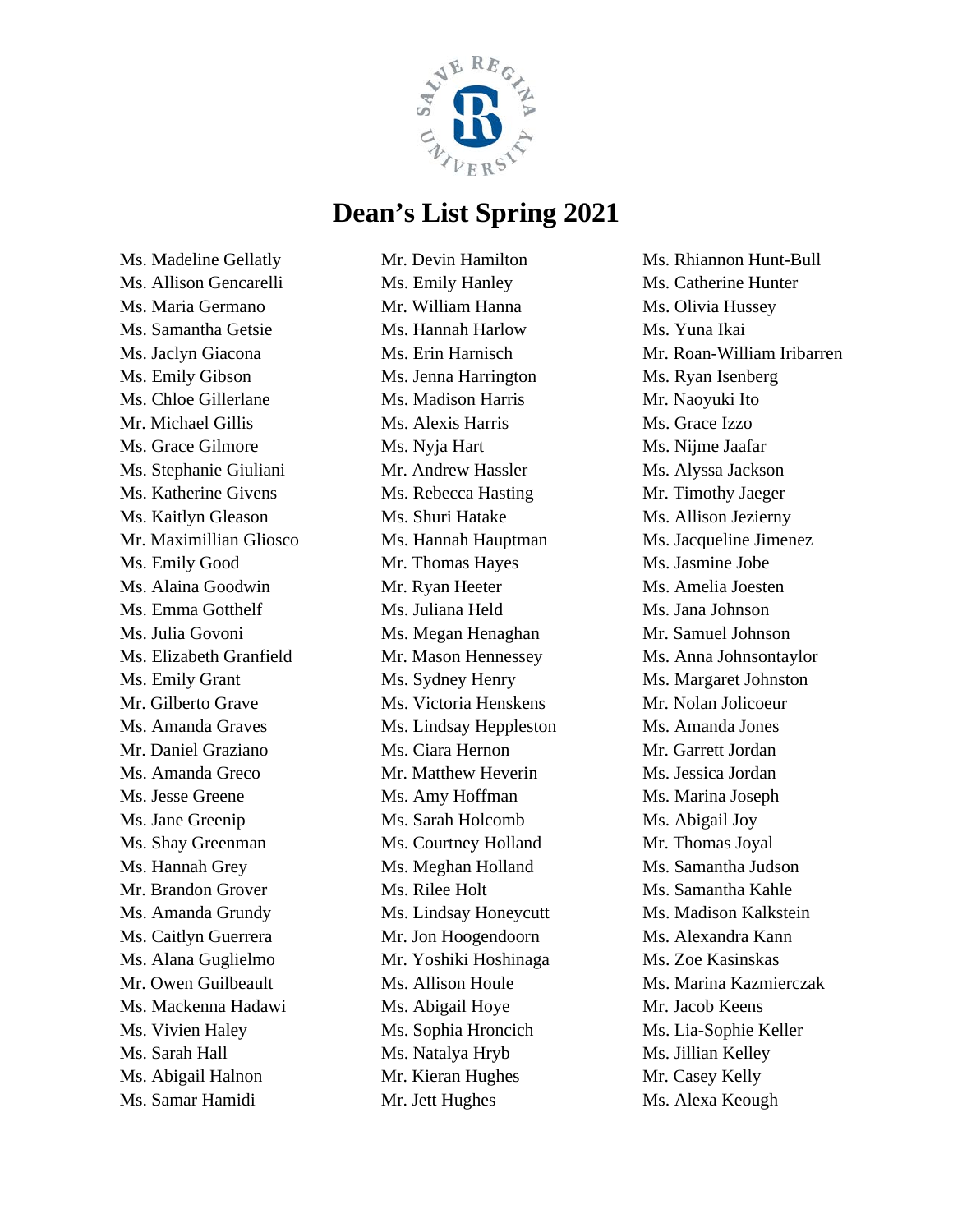

Mr. Matthew Kidney Mr. Gaku Kikuchi Ms. Margaret Kimball Ms. Caroline King Ms. Olivia Kirshy Mr. Andrew Kleczkowski Mr. Justin Klemanchuck Ms. Sophia Kneath Ms. Ashley Koffink Ms. Eleni Kolpak Mr. Alexander Kontos Ms. Isabella Kopecky Mr. Vangel Kote Ms. Athena Kourkoulis Mr. Cayden Kraus Ms. Kiley Krause Ms. Izabella Kuczorski Ms. Mariama Kujabi Ms. Shannon Kulangara Ms. Ciara Labbe Mr. Gregory Labrie Ms. Joelle Lachance Ms. Deirdre Lafferty Mr. Jesse Lagrosa Ms. Anita Lahue Mr. Ulysses Lalor Ms. Grace Lamagna Mr. Matthew Lanagan Ms. Meaghan Lancaster Mr. Winder Landaverde Ms. Alexia Laporte Ms. Alyssa Laquerre Mr. Evan Laroche Mr. Skyler Lasit Ms. McKenna Lasit Ms. Courtney Latta Ms. Pearl Lattanzi

Ms. Nicole Lavender Mr. Matthew Lavoie Ms. Maigen Leach Ms. Jillian LeBeau Ms. Maeve Ledwith Ms. Madison Lee Ms. Morgan Lee Grace Lee Ms. Ashley Lefebvre Mr. John Leonard Ms. Jordan Leshnower Ms. Stephanie Letch Ms. Meghan Lever Mr. Matthew Levesque Ms. Mikayla Lewandoski Mr. Nolan Lindenburg-Pennoyer Ms. Ava Liptak Ms. Sydney Littlefield Ms. Alexandria Lockwood Ms. Sarah Long Ms. Erin Looney Ms. Alicia Lopez Ms. Colby Lopez-Balboa Mr. Nicholas Losardo Mr. Ethan Lounsbury Ms. Sophie Lucas Mr. Zachary Ludemann Ms. Amanda Lumpkins Mr. Joseph Luongo Mr. Aidan Lynch Ms. Samantha Lynch Mr. Gregory Mackertich Ms. Jacqueline Madigan Ms. Hayden Maguire Ms. Kristin Maher Ms. Taylor Majkowicz

Ms. Noelle Mancini Ms. Calley Marcarelli Mr. Alexander Marcinkiewicz Ms. Olivia Marcyoniak Mr. Vincent Marino Ms. Ciara Marro-Wilson Ms. Kate Marsden Ms. Logan Marsh Ms. Brittany Martel Ms. Bethany Martin Ms. Lindsay Martin Ms. Cailin Martin Ms. Ana Martinez Ms. Cassidy Martins Mr. Drew Marzano Ms. Mary Mason Mr. Fawzi Massouh Mr. Tanner Masucci Mr. Randy Mata Ms. Morgan Matos Ms. Corina Matrone Mr. Troy Maurer Ms. Olivia Maxwell Mr. Christopher Mazulis Mr. Brett McAllister Mr. Stephen McAllister III Mr. Gregory McAvoy Ms. Ashley McCarthy Ms. Lily McConnell Ms. Jocelyn McCormack Ms. Fiona McCormack Ms. Sara McCormick Ms. Autumn McCracken Mr. Kevin McDonald Ms. Abigail McDonough Mr. Maxwell McFarland Ms. Allison McGovern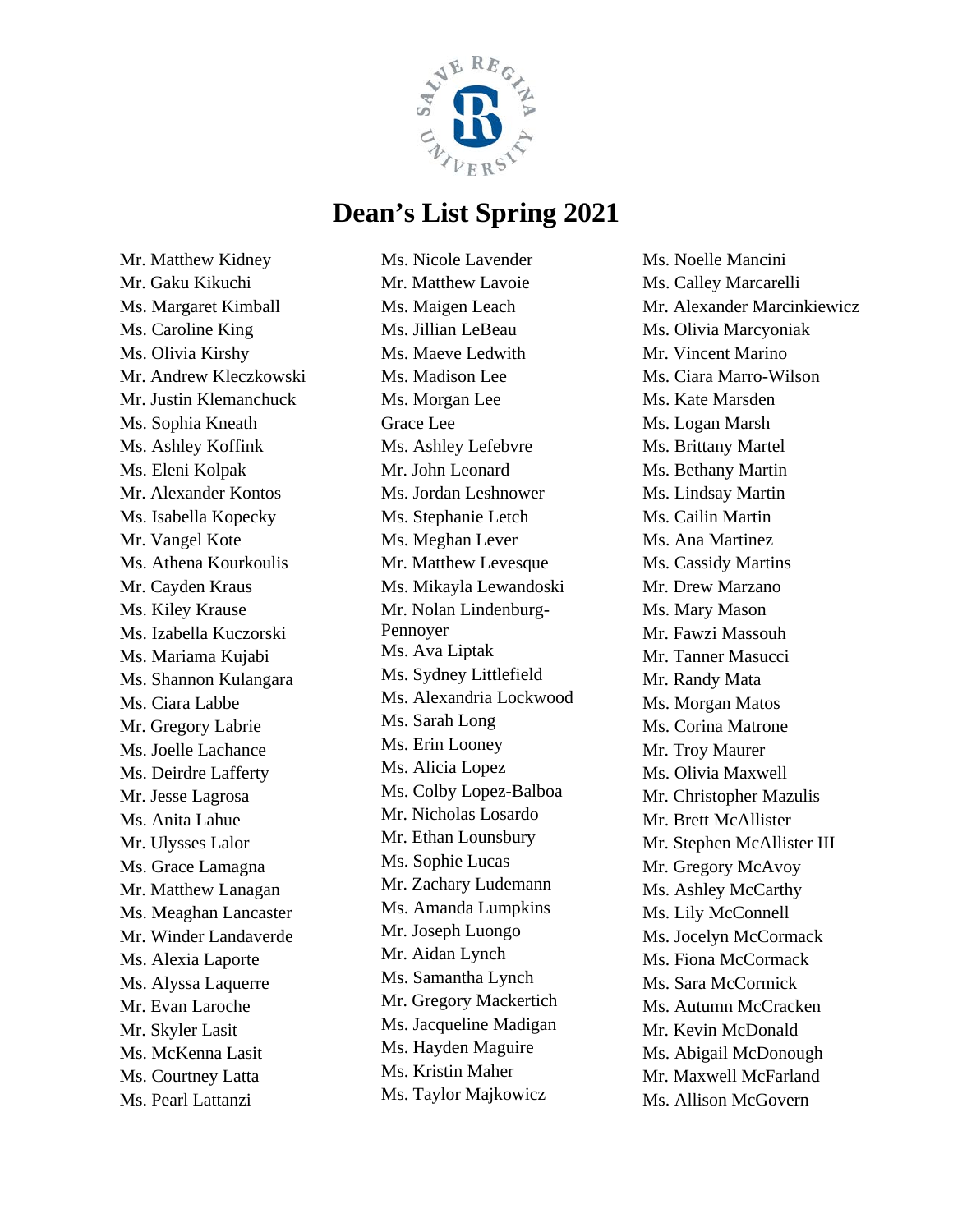

Ms. Meghan McIntyre Ms. Heather McKee Ms. Amanda McKim Ms. Lauren McKinnon Ms. Dakota McMahon Mr. Shane McNerney Mr. Brian McPartland Mr. Zachary McWhinnie Ms. Kristen Medlicott Ms. Hope Meireles Ms. Mary Melo - Severino Ms. Brynn Mendes Ms. Rebekah Mendoza Ms. Chelsea Mendoza Mr. Ezekiel Menendez Ms. Gabriela Menjivar Ms. Abigail Mensonides Ms. Madeline Meskill Mr. Nick Messer Mr. Matthew Messner Ms. Aleah Meyer Mr. Ryan Miech Ms. Marcela Miguel Ms. Eleni Mihailides Ms. Anna Mihalek Ms. Emily Mikolay Ms. Gia Mikolike Ms. Madeleine Mildrum Mr. Jacob Miller Mr. Christopher Minchin Jr. Mr. Levi Mitchell Mr. Theo Modla Ms. Isabelle Molteni Mr. Matthew Mongelli Ms. Abigail Monroe Mr. Donovan Montville Mr. Colton Moore

Ms. Kate Moorhead Mr. Joseph Morelli Ms. Margaret Morra Mr. Rutger Mosher Ms. Caroline Motler Ms. Kathleen Mountcastle Ms. Hannah Muehlberger Ms. Reagan Mulligan Ms. Kathryn Mullin Ms. Kate Murphy Mr. Jordan Murphy Ms. Mikayla Murray Ms. Christina Myers Mr. Nicholas Myers Mr. Jack Naglieri Mr. Dylan Nagy Ms. Angela Nardi Ms. Julia Nardone Mr. Stephen Natola Ms. Briana Neary Ms. Mairead Nee Ms. Andrea Nelson Ms. Nicole Nenninger Ms. Sarah Nerdig Ms. Ellen Nerger Mr. Tyler Newfield Ms. Elizabeth Nickerson Ms. Kayla Nilson Mr. Haruki Nishiya Ms. Sydney Nobrega Mr. Peter Nolet Ms. Claire Noonan Mr. Raymond North Ms. Molly Norton Ms. Alexis Nuhn Mr. Tate Nurme Ms. Liadan O'Connor

Mr. Brian O'Connor Ms. Bridget O'Connor Ms. Bridget O'Donnell Mr. Ryan O'Donnell Ms. Jamie O'Donnell Mr. Daniel O'Halloran Ms. Cassidy O'Hara Ms. Faith O'Hara Ms. Angelina Oliva Ms. Leah Oliveira Ms. Eilis O'Neil Ms. Elizabeth Orellana Ms. Mary Orena Mr. Dominic Orlando Ms. Allison Orsini Mr. Joshua Ortiz Ms. Samantha Oster Ms. Annabella Ostis Ms. Hadley O'Sullivan Ms. Lily Ouillette Ms. Rachel Overbeeke Ms. Alyvia Page Ms. Jennifer Paiva Ms. Sierra Palladino Ms. Rachel Palmariello Ms. Celia Palzkill Ms. Saarah Papineau Ms. Anna Paradis Mr. Gavin Parent Ms. Grace Parenti Ms. Brittany Park Ms. Lauren Parker Ms. Ashley Parkinson Mr. Mitchell Parrillo Ms. Mia Pastorok Mr. Dominic Patania Ms. Isabelle Patriquin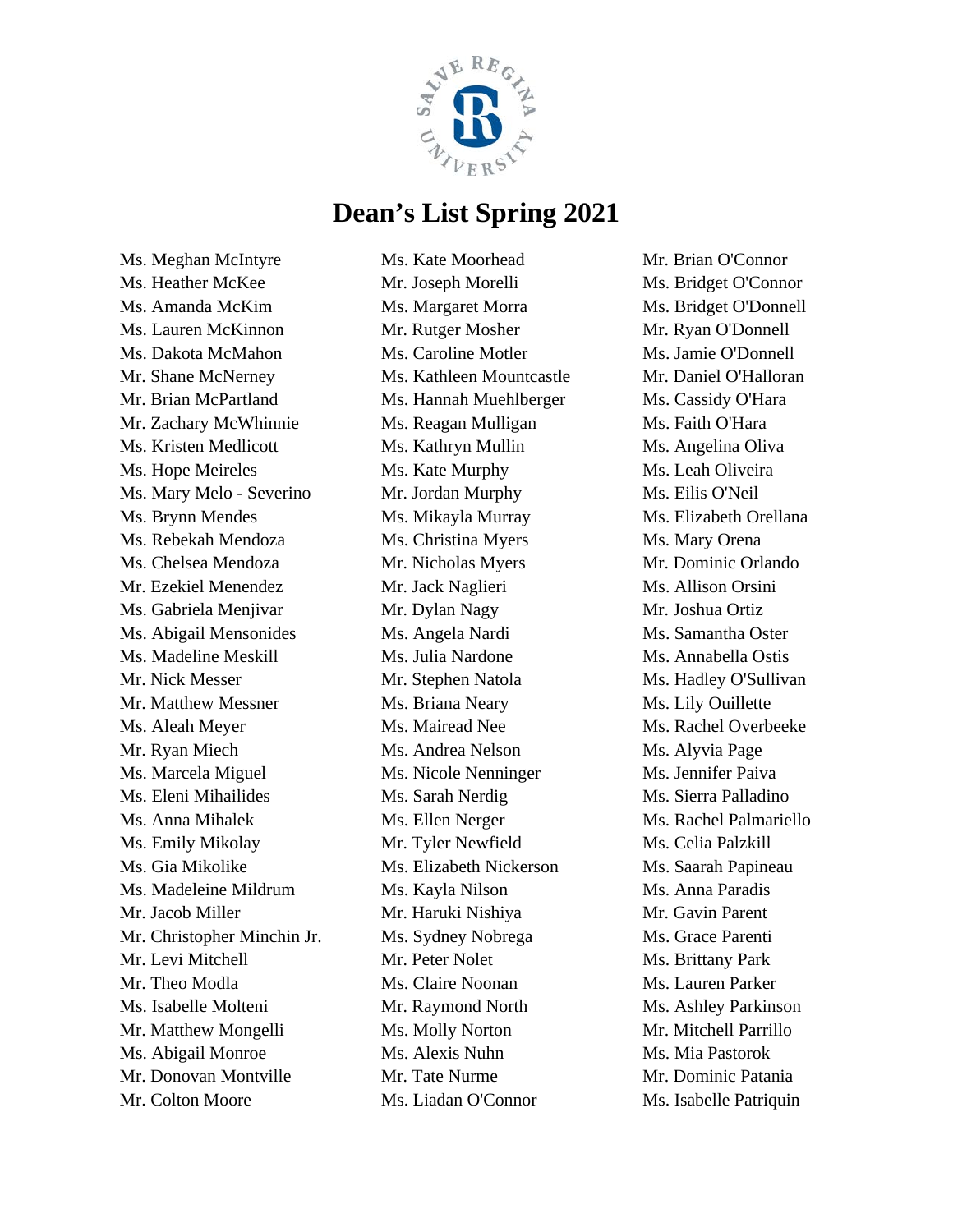

Ms. Favianet Paulino Mr. Eric Peck Ms. Keara Pedroso Ms. Francesca Pellegrino Mr. Dominic Perachi Ms. Mikayla Perry Ms. Mary Persico Ms. Eliya Petrie Ms. Alexis Petrone Ms. Anissa Petrone Ms. Juliana Petronio Ms. Maureen Peyton Mr. Riley Phang Ms. Mackenzie Pheland Ms. Alexandra Phillips Mr. John Piaseczynski Ms. Catrina Piccirilli Ms. Olivia Pickard Ms. Kayleigh Pier Ms. Morgan Pierce Ms. Emma Piers Ms. Sarah Pike Ms. Sydney Pinsonneault Ms. Kaelie Piscitello Ms. Angelina Pitti Ms. Logan Plowinske Ms. Francesca Pokorski Ms. Gabriella Polanco Ms. Angela Polidoro Mr. Connor Post Ms. Delaney Pothier Ms. Molly Powers Mr. Kevin Powers Ms. Aja Pragana Mr. Andrew Preuit Ms. Isabella Quagliaroli Ms. Grace Quasebarth

Ms. Ashlee Quilliam Ms. Sarah Quinlan Ms. Jennifer Quinn Mr. Shawn Quinn Ms. Hannah Quirk Ms. Isabella Racinez Ms. Allison Raffa Ms. Haley Ramer Ms. Megan Ranucci Ms. Margaret Raposa Ms. Mia Raso Ms. Madilyn Rather Ms. Bryanna Rawnsley Mr. Sean Reardon Ms. Sarah Rebello Ms. Brooklyn Redo Mr. Nathan Reed Ms. Florencia Reiche Blanco Mr. John Reichert Ms. Giuliana Reilly Mr. Kheno Remitz Mr. Vincenzo Renda Ms. Isabelle Ricci Ms. Grace Riccio Ms. Jillian Ricupero Mr. Grant Rinke Ms. Morgan Rizzo Ms. Christina Roa Ms. Jessica Roberts Ms. Mackenzie Robichaud Ms. Hannah Robidoux Ms. Cassie Robinson Ms. Erin Roche Ms. Carlie Rodrigues Baptista Mr. Alejandro Rojas Ms. Alexandra Rojcov Ms. Isabella Romano

Ms. Madison Romano Mr. Andrew Romano Ms. Meagan Rood Ms. Makenna Rooney Mr. Anthony Root Ms. Mary Rorke Ms. Caitlyn Rosa Mr. Michael Rosati Ms. Sarah Rose Ms. Georgia Rossetti Ms. Hannah Rossman Ms. Mackenzie Roughton Mr. Nicholas Rowden Ms. Audrey Rowen Ms. Jessica Rozon Ms. Caitlyn Rubino Ms. Francesca Rubino Ms. Faith Ruhren Mr. Zachary Russell Ms. Melanie Russo Ms. Sara Rutkowski Ms. Gemma Ryan Ms. Makenzie Sadler Ms. Lindsay Sakellarios Ms. Sonia Salamone Mr. Nicholas Salerno Ms. Cailin Sallese Ms. Kyla Salvato Ms. Julia Sampayo Ms. Cecilia Sanders Ms. Patricia Sandin Ms. Brooke Santiago Ms. Isabela Santiago Ms. Mia Santos Ms. Kylie Sapack Ms. Brooke Sarmento Ms. Stephanie Saucier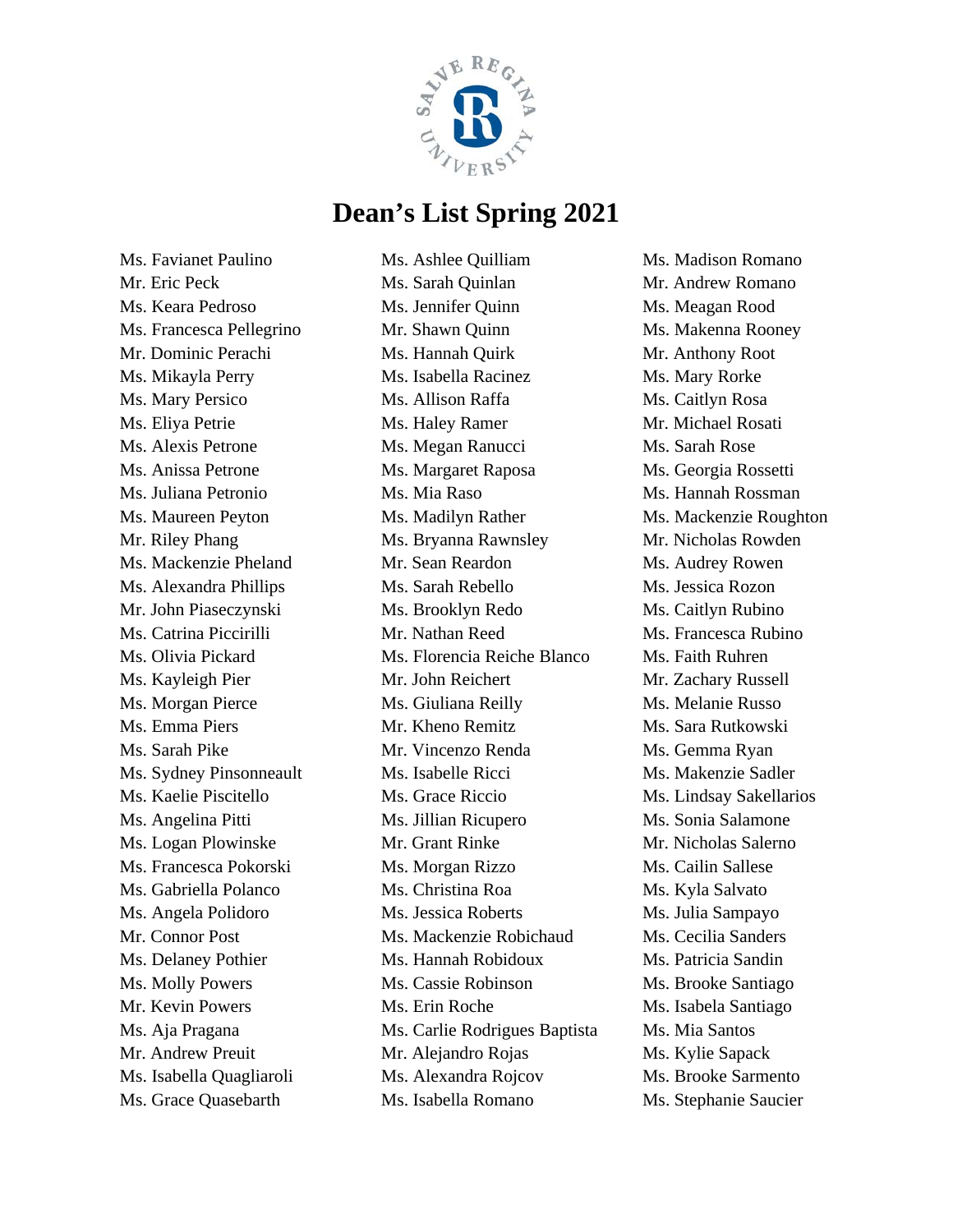

Mr. John Saunders Ms. Cadee Savoie Ms. Brianna Sayers Ms. Mary Scalzulli Ms. Sydney Scano Mr. Dylan Schaffer Ms. Abigail Scharpf Ms. Graysen Scherer Ms. Nicole Schneiders Ms. Paige Schulz Ms. Bethany Schwarm Ms. Grace Schwartz Ms. Isabella Scuderi Mr. Ty Selinske Mr. George Sennott Ms. Jessica Serra Ms. Nora Serrao Ms. Violet Shaker Ms. Samantha Shalongo Mr. Walker Sharp Ms. Rebecca Shaub Mr. Christopher Sheehan Ms. Sophia Shenian Mr. Niles Shepley Ms. Ariana Sherwood Ms. Morgan Shuey Ms. Ava Siconolfi Mr. Niall Silberman Mr. Benjamin Silva Ms. Sophie Silverio Ms. Lacey Silverman Ms. Julia Simonelli Ms. Lindsey Sirois Mr. Connor Sirot Mr. Dominic Skrelja Mr. Jacob Sliech Ms. Jenna Smeriglio

Ms. Lindsey Smith Mr. Rory Smith Ms. Lindsey Smith Ms. Alexsys Sohayda Ms. Karen Sola-Mendez Ms. Brighton Solheim Ms. Abigail Solomon Ms. Kiara Son-Has Ms. Kaitlyn Sorvillo Ms. Skylar Sosa Ms. Annie Southard Mr. Michael Spencer Ms. Samantha Spinale Ms. Peyton Spurr Mr. Richard Stanley Jr. Mr. Spencer Stanley Ms. Paige Stapleton Mr. Ryan St. Clair Mr. Benjamin Steele Ms. Abbey Stein Ms. Drew Stevens Ms. Kayley Stevenson Ms. Morgan Stewart Ms. Julia St. Jean Ms. Sophia Strano Ms. Sophia Strazza Ms. Sarah Sudhoff Ms. Ashley Sullivan Ms. Meghan Sumner Mr. Timothy Sweeney Mr. Matthew Sylvia Ms. Sasha Syska Ms. Stephanie Szelest Ms. Magdalena Tabak Mr. Fernando Taborga Morales Mr. Joseph Tallini

Ms. Haley Tallman Ms. Leah Tallman Ms. Ellysa Tancrede Ms. Kailey Tango Ms. Tegan Tanner Ms. Jewelia Taylor Ms. Taryn Terracino Ms. Olivia Thayer Ms. Katja Thomalla Ms. Olivia Thomas Ms. Lauren Thompson Ms. Isabel Thornton Ms. Jessica Thrower Ms. Addison Timmermann Ms. Eliza Timms Ms. Nicolette Tingo Ms. Julia Toner Ms. Emily Trahon Mr. Patrick Travers Ms. Madison Trongone Ms. Allisen Trunfio Ms. Katelyn Tucker Mr. Zachary Tucker Mr. Zachary Turcotte Ms. Sophie Turner Ms. Rachael Tyner Mr. Erik Udahl Ms. Jordan Ullathorne Ms. Isabelle Ureta Ms. Emma Valade Ms. Amanda Valentine Ms. Isabel Valerio Ms. Sophia Valiente Mr. Justin Valluzzi Mr. Henry Vanase Ms. Nicole Vanelli Ms. Katelynn Van Roon